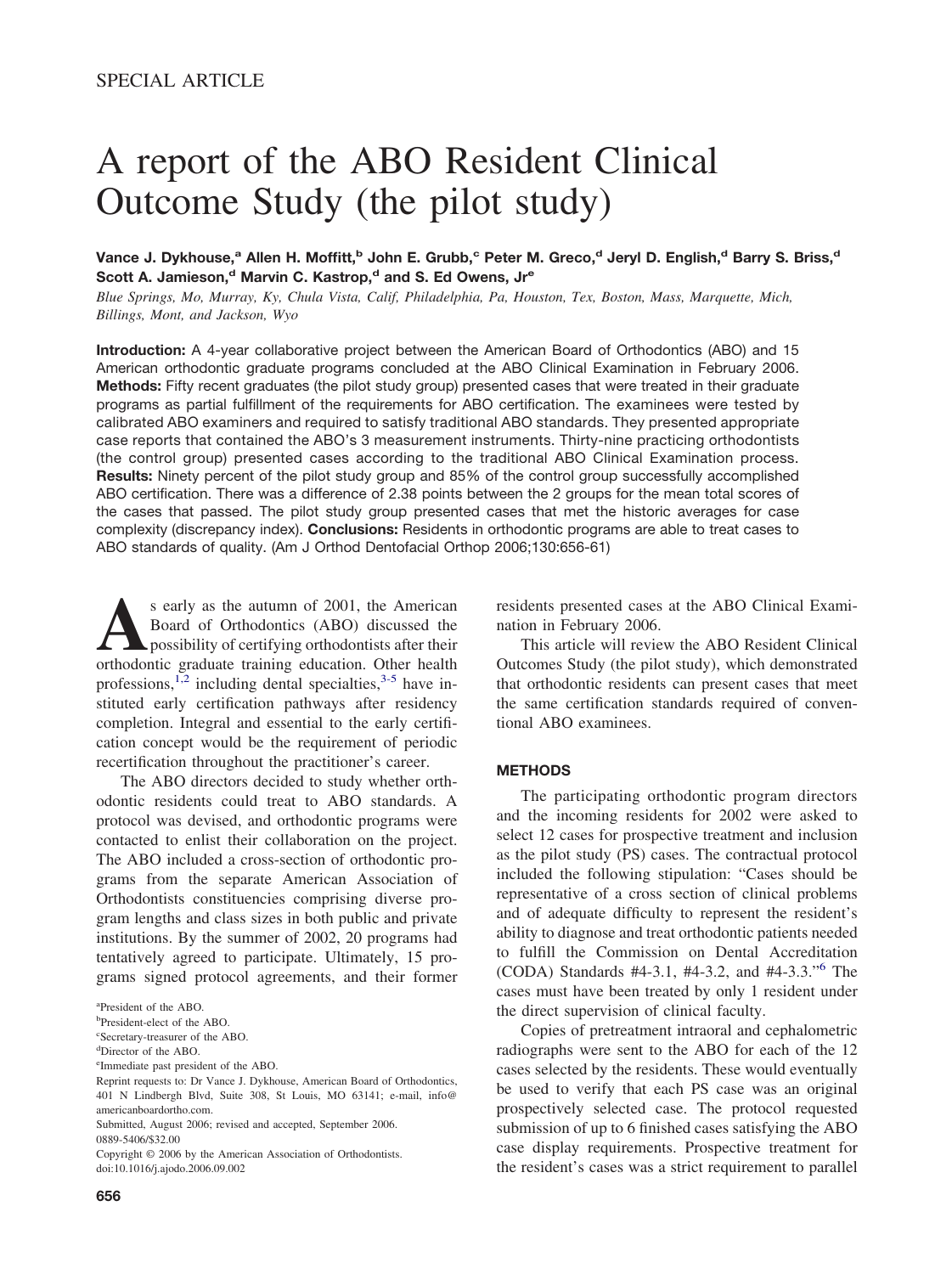the ABO's previously established Option II certification pathway.

In October 2004, the ABO directors significantly altered the certification process as announced in the March 2005 issue of *American Journal of Orthodontics and Dentofacial Orthopedics*. [7](#page-5-0) An integral part of the new process was the Initial Certification Examination intended for graduates of approved programs of the American Dental Association, Council on Dental Accreditation (CODA) who had successfully completed the ABO's written examination. The PS investigation was refocused. Not only would it examine whether residents could treat cases to ABO standards during their specialty programs, but also it would evaluate realistic case criteria for future resident case presentations.

The PS residents were allowed to present cases for the ABO Clinical Examination (formerly the Phase III examination). This stipulation was that these cases must include at least 1 PS case but preferably up to 6 PS cases. Additionally, the residents would be allowed to present up to 6 supplemental cases with a minimum discrepancy index (DI) of 7. The supplemental case differed from the PS case in that the supplemental case was not prospective. A total of 6 cases, including the supplemental cases, would be required to meet ABO standards to earn a 10-year time-limited certificate. A 15-year time-limited certificate would be issued if a candidate completed all 6 PS cases (without supplemental cases) in an attempt to encourage residents to present the full requirement of 6 prospective PS cases.

This expansion of the project allowed the ABO to evaluate a number of factors beyond the original PS objectives. The PS participants (PS group) prepared all cases to satisfy ABO case display requirements, which included use of the same measurement instruments as in the traditional certification examination including the  $DI<sub>1</sub><sup>8</sup>$  the cast evaluation form,<sup>[9](#page-5-0)</sup> and the case management form<sup>10</sup> for each case. These instruments provided additional numerical data for the study. Also, a summary sheet for each PS participant was completed by the ABO examiner, which documented each case by treatment length, categorized the treatment plan by extraction or nonextraction therapy, and provided a record of whether the case satisfied ABO standards.

Finally, a brief postexamination survey of the ABO examiners was conducted by requesting them to complete a numerical rating scale to compare the quality of the oral responses of the resident examinees with those of traditional candidates.

The ABO examiners (ABO directors and invited consultants) were all calibrated before the Clinical Examination in February 2006. The PS group and the

control group (2006 regular ABO examinees) were both tested by the same 20 calibrated examiners. The customary ABO examination protocol was followed for each group to negate differences in examiners who were calibrated at different times. The examinees were randomly assigned to the examiners. The examiners were unaware of the examinees' identities until immediately before the oral examinations. Examiners could not examine a candidate with whom they had a previous affiliation.

The control group prepared their case displays and were asked to complete all 3 measurement instruments for their cases. As with the PS participants, these self-scored measurements were verified by the ABO examiner and corrected by the examiners as needed. The sample populations for both groups were thus randomly obtained by self-selection via their agreement to participate in the ABO Clinical Examination.

The statistical analyses performed by using the studies' data consisted of descriptive statistics (means, medians, standard deviations, and ranges) for the PS cases, the supplemental cases from the PS group, and the control group cases. The chi-square test, $^{11}$  $^{11}$  $^{11}$  the Fisher exact test,<sup>[11](#page-5-0)</sup> the linear mixed model,<sup>[12](#page-5-0)</sup> and the  $t$  test<sup>[13](#page-5-0)</sup> were all used as appropriate to compare the PS and the control groups.

### **RESULTS**

The 50 PS participants presented a total of 422 cases, of which 243 (58%) were from the prospectively selected PS cases and 179 (42%) were supplemental cases. The average number of total cases presented by the PS group was 8.44 per examinee. The control group's 39 examinees presented 326 cases, or an average of 8.40 cases per examinee.

[Table](#page-2-0) I summarizes the statistics of both groups. The PS cases and the supplemental cases had similar descriptive statistics. Comparison of the PS (293) with the supplemental cases (179) shows that the average pass rates were 84% for the PS cases and 81.6% for the supplemental cases, but these differences are not statistically significant [\(Table](#page-2-0) II). Therefore, the supplemental cases were not included in these data in comparisons with the control group because the supplemental cases did not significantly influence the data. Also, the supplemental cases were not included in the PS's original protocol.

Further comparison of the complete and incomplete PS cases shows that the mean total scores (cast evaluation score plus case management form score) were 21.70 for the complete cases and 37.67 for the incomplete cases. This 16-point difference was statistically significant at  $P < .001$  [\(Table](#page-2-0) III). There were only 39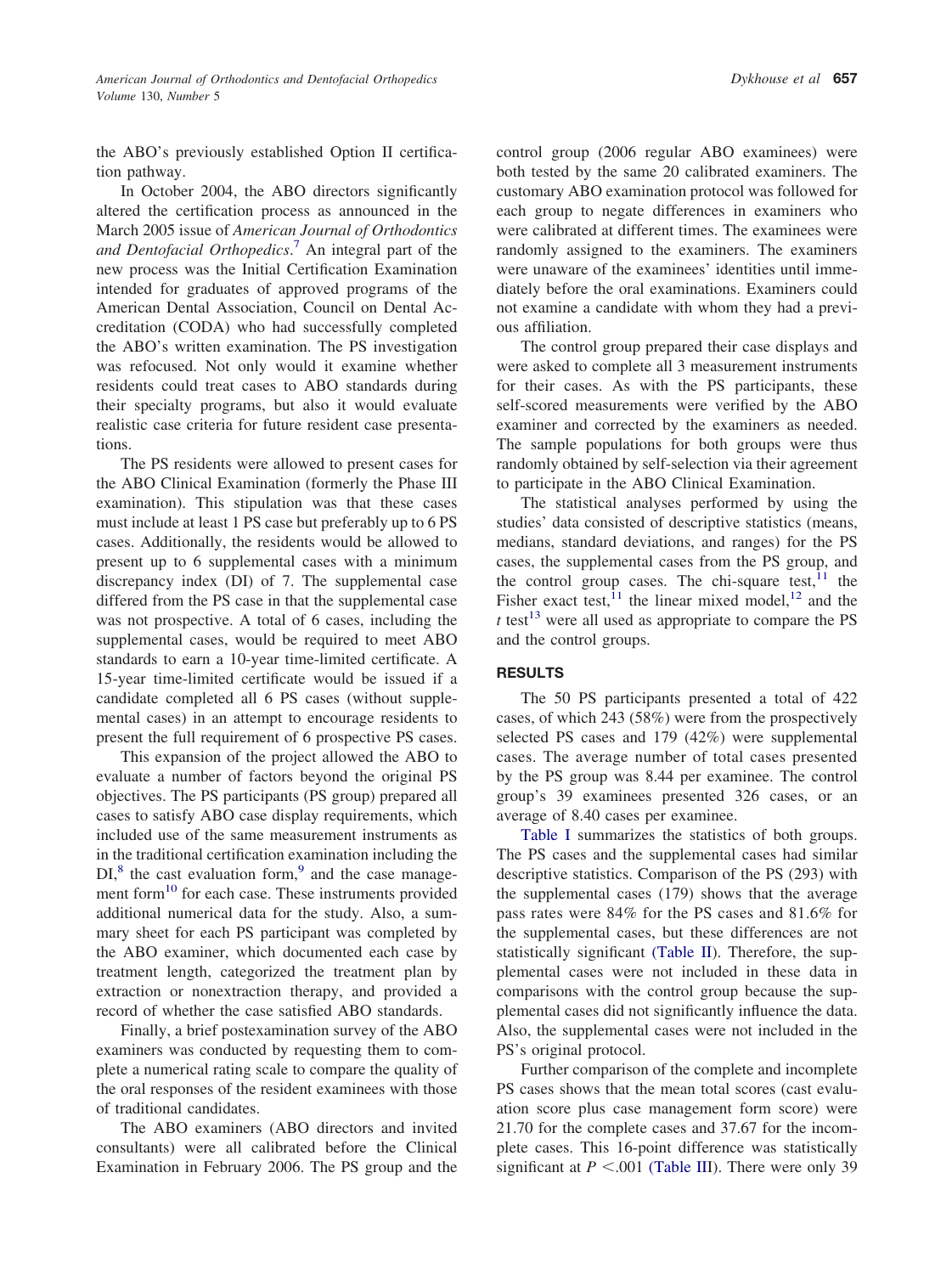<span id="page-2-0"></span>

| <b>Table I.</b> Statistical summaries of raw data |
|---------------------------------------------------|
|---------------------------------------------------|

|                    | Total  | Ratio        | DI       | СE       | <i>CMF</i> |
|--------------------|--------|--------------|----------|----------|------------|
| Pilot cases        |        |              |          |          |            |
| $(n = 243)$        |        |              |          |          |            |
| Mean               | 24.26  | 0.77         | 16.96    | 21.98    | 3.18       |
| <b>SD</b>          | 8.08   | 0.51         | 9.28     | 6.5      | 2.74       |
| Range              | $7-63$ | $0 - 3.86$   | $0 - 46$ | $7 - 53$ | $0 - 14$   |
| Median             | 23     | 0.65         | 15       | 20       | 3          |
| Supplemental cases |        |              |          |          |            |
| $(n = 179)$        |        |              |          |          |            |
| Mean               | 23.6   | 0.83         | 17.89    | 20.75    | 2.85       |
| <b>SD</b>          | 7.62   | 0.52         | 10.33    | 6.65     | 2.61       |
| Range              | $8-46$ | $.15 - 2.61$ | $4 - 68$ | $5 - 41$ | $0 - 16$   |
| Median             | 23     | 0.69         | 15       | 20       | 2          |
| Control group      |        |              |          |          |            |
| $(n = 326)$        |        |              |          |          |            |
| Mean               | 20.21  | 1.26         | 21.84    | 17.44    | 2.77       |
| <b>SD</b>          | 6.62   | 1.11         | 11.01    | 5.61     | 2.21       |
| Range              | $3-41$ | .27-10.67    | $6 - 76$ | $0 - 36$ | $0 - 11$   |
| Median             | 20.5   | 1            | 20       | 17       | 2.5        |

Total, CE and CMF; *Ratio*, DI/total; *DI*, discrepancy index<sup>[8](#page-5-0)</sup>; CE, cast evaluation form<sup>[9](#page-5-0)</sup>; *CMF*, case management form.<sup>10</sup>

**Table II**. Comparison of pilot and supplemental cases

|                            | Pilot   | Supplemental |
|----------------------------|---------|--------------|
| Total cases                | 243     | 179          |
| Average cases per examinee | 4.86    | 3.58         |
| Range per examinee         | $2 - 6$ | $1-6$        |
| Average pass rate*         | 84%     | 81.60%       |

\*Number of passed cases divided by each participant's total cases presented for pilot and supplemental, respectively. Each participant received pass rate for both pilot and supplemental cases. Pass/fail rate was not significantly different between pilot and supplemental cases. Chi-square =  $0.415$ ; df = 1;  $P = .520$ .

**Table III**. Pilot cases passed or incomplete

| Total score | Passed $(n = 204)$ | Incomplete $(n = 39)$ |  |  |
|-------------|--------------------|-----------------------|--|--|
| Mean        | 21.7               | 37.67                 |  |  |
| <b>SD</b>   | 6.06               | 7.69                  |  |  |
| Range       | $7 - 32$           | $24-63$               |  |  |
| Median      | 22.                | 38                    |  |  |

incomplete cases, but, when these were included in the summary of PS case mean values, the mean was elevated from 21.70 for complete cases to 24.26 for all cases.

The comparison of the PS group with the control group demonstrated that the percentage of pass (complete) cases and incomplete cases was not significantly different. Forty-five (90%) of the PS participants successfully completed the examination, and 5 (10%) were incomplete, in contrast to 33 (85%) successful 2006

traditional examinees and 6 (15%) incomplete. The Fisher exact test of  $P = 0.525$  showed no significant difference between the groups.

Review of the summary of the base data of the 3 measurement instruments and the total score and ratio showed that the scores of the PS cases were significantly below those of the control group [\(Table](#page-3-0) IV). The mean total score for the PS cases was 24.26, whereas the control group's mean was 20.21. These numbers have a  $P$  value of  $\leq$ .001 that indicated a significant difference between the groups, with a difference of 4 points. However, both mean scores are passing for the Clinical Examination, and both the PS and the control groups met ABO standards. Only the case management scores were not statistically different, but, because of the low, single-digit number for those scores, it would be difficult to differentiate between them.

It is interesting to compare successfully completed PS cases with successfully completed control cases [\(Table](#page-3-0) V). The mean total scores were 21.70 for the PS cases and 19.32 for the control cases. Both total scores were reduced by elimination of the incomplete cases from the calculations. The mean total score for passing PS cases was reduced by 2.90 points from the mean total score from all cases (24.26), whereas the mean total score for the control cases (20.21) was reduced by only 0.89 points. The average difference in total scores between the 2 groups was 2.38 points compared with an average difference of 4 points for all cases considered, although the difference was still statistically significant  $(P = .005)$ . This value indicates that the scores for the incomplete cases of the PS group influenced the overall mean to a greater degree than those of the control group. When comparing the passed cases, the 2 groups were closer on the average total scores. This is meaningful because all passed cases meet ABO standards.

The length of active treatment for all PS cases was 24.67 months (SD, 4.80). For all cases presented, both PS and supplemental cases, 244 (59%) were nonextraction, and 173 (41%) were extraction.

The survey responses of the 20 examiners who participated in the 2006 Clinical Examination were interesting. The survey was intended to solicit each examiner's subjective evaluation of the PS participants' oral examinations compared with the examiner's previous experience with traditional ABO examinees. Fifty-nine percent of the examinees were judged by the ABO examiners to have understood and discussed their cases with equal skill levels to those of traditional ABO examinees. Sixty-four percent of the examinees were judged by the ABO examiners to have understood the ABO's diagnosis and treatment planning cases with skill levels equal to those of traditional ABO examinees.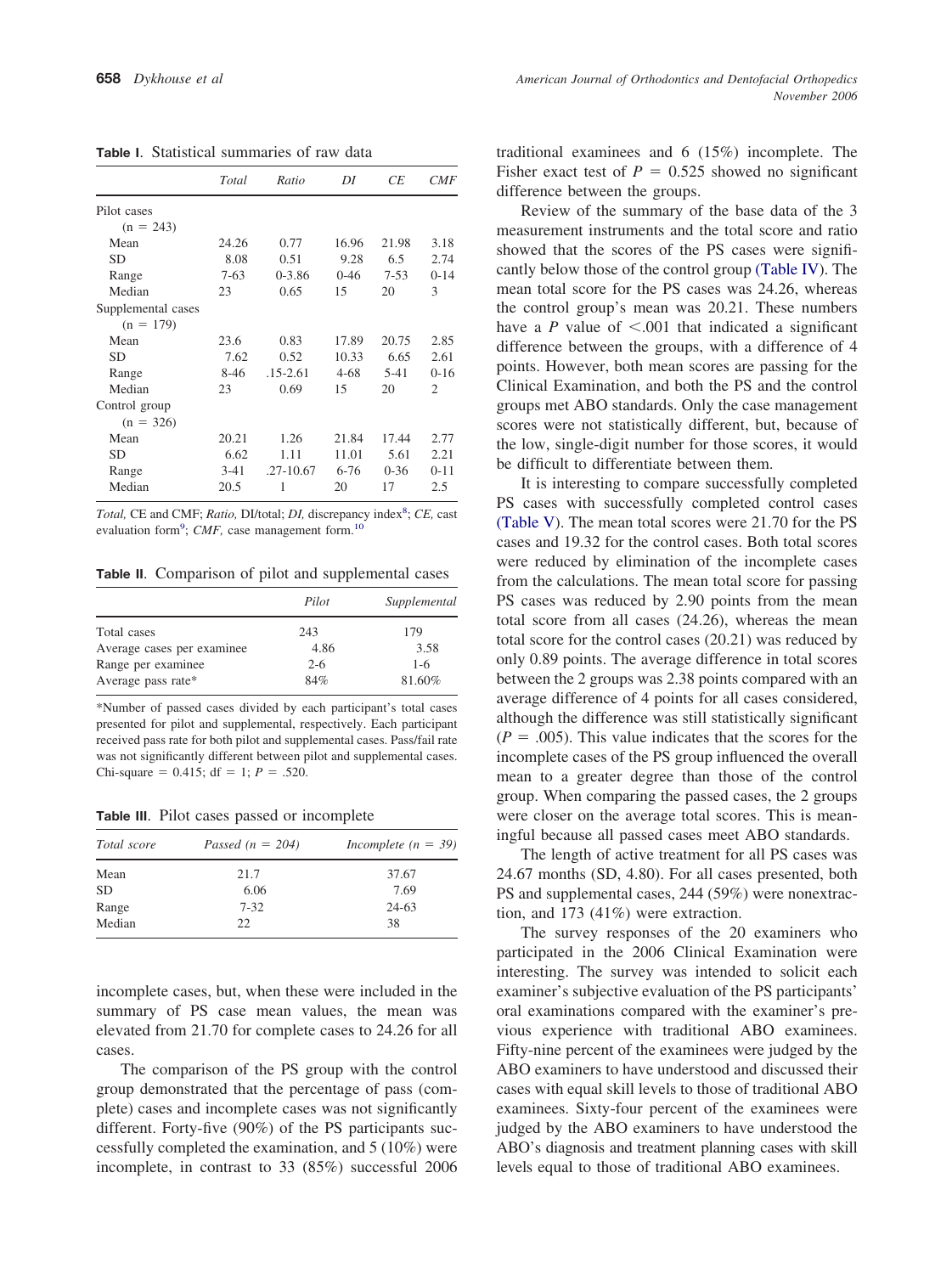<span id="page-3-0"></span>

|                      | Pilot cases $(n = 243)$ | Control cases ( $n = 326$ ) | $P$ value* |
|----------------------|-------------------------|-----------------------------|------------|
|                      |                         |                             |            |
| Total scores         |                         |                             |            |
| Mean/SD              | 24.26/8.08              | 20.21/6.62                  | P < 0.001  |
| Range                | $7-63$                  | $3 - 41$                    |            |
| Ratio                | 0.77/0.52               | 1.26/1.12                   | P < 0.001  |
| DI                   |                         |                             |            |
| Mean/SD              | 16.96/9.28              | 21.84/11.01                 | P < 0.001  |
| Range                | $0 - 46$                | $6 - 76$                    |            |
| Cast evaluation      |                         |                             |            |
| Mean/SD              | 21.08/6.5               | 17.44/5.61                  | P < 0.001  |
| Range                | $7 - 53$                | $0 - 36$                    |            |
| Case management form |                         |                             |            |
| Mean/SD              | 3.18/2.74               | 2.77/2.21                   | $P = .21$  |
| Range                | $0 - 14$                | $0 - 11$                    |            |

\*The Pilot Study cases and the Control cases were compared using multilevel mixed models. The test statistics and the degrees of freedom are available if the reader is interested.

| Table V. Passed cases only: pilot vs control group |  |  |  |  |
|----------------------------------------------------|--|--|--|--|
|                                                    |  |  |  |  |

|                      | Pilot cases ( $n = 204$ ) | Control cases ( $n = 274$ ) | $P value*$ |  |
|----------------------|---------------------------|-----------------------------|------------|--|
| Total scores         |                           |                             |            |  |
| Mean/SD              | 21.70/5.06                | 19.32/6.12                  | $P = .005$ |  |
| Range                | $7 - 32$                  | $3 - 31$                    |            |  |
| Ratio                | 0.83/0.53                 | 1.29/1.18                   | $P = .001$ |  |
| DI                   |                           |                             |            |  |
| Mean/SD              | 17.02/9.27                | 20.99/10.2                  | P < 0.001  |  |
| Range                | $0 - 46$                  | $6 - 73$                    |            |  |
| Cast evaluation      |                           |                             |            |  |
| Mean/SD              | 19.16/4.23                | 16.75/5.27                  | $P = .001$ |  |
| Range                | $7 - 27$                  | $0 - 7$                     |            |  |
| Case management form |                           |                             |            |  |
| Mean/SD              | 2.54/2.05                 | 2.57/1.99                   | $P = .997$ |  |
| Range                | $0 - 7$                   | $0 - 7$                     |            |  |

\*The Pilot Study cases and the Control cases were compared using multilevel mixed models. The test statistics and the degrees of freedom are available if the reader is interested.

#### **DISCUSSION**

The traditional ABO examination process is an outcomes assessment of an orthodontist's knowledge and clinical abilities after his or her orthodontic training and years of clinical experience. A number of previous studies used various indexes to evaluate the quality of orthodontic therapy[.14-18](#page-5-0) Several articles specifically explored the results of treatment performed in an aca-demic environment.<sup>[19-21](#page-5-0)</sup>

This study was unique. It was a randomized collection of orthodontists' best cases from across the United States judged by examiners who were calibrated for specific measurement instruments (indexes) with respect to historic ABO quality standards. The quality of treatment was correlated with the venue in which the cases were treated. The cases of the PS group were compared with those treated in orthodontists' private

offices (control group). The results are meaningful as an outcomes measure not only for the orthodontic educational system but also for practicing orthodontists in the United States. Both groups performed admirably.

Eighty-five percent of the practicing orthodontists were successful in their certification endeavors. Ninety percent of recent orthodontic-program graduates were also successful. Eighty-four percent of the PS group cases and 88% of the control group cases passed the examinations. These statistics should be a source of pride for the entire specialty.

In February 2005, the ABO published a study that compared the DI of the prospectively selected PS cases with the mean DI of the 2003 and 2004 traditional ABO examinees' cases.<sup>[22](#page-5-0)</sup> The PS prospectively treated cases  $(n = 857)$  had a mean DI of 17.20, and the traditional ABO examinees' cases  $(n = 625)$  had a DI of 16.10. In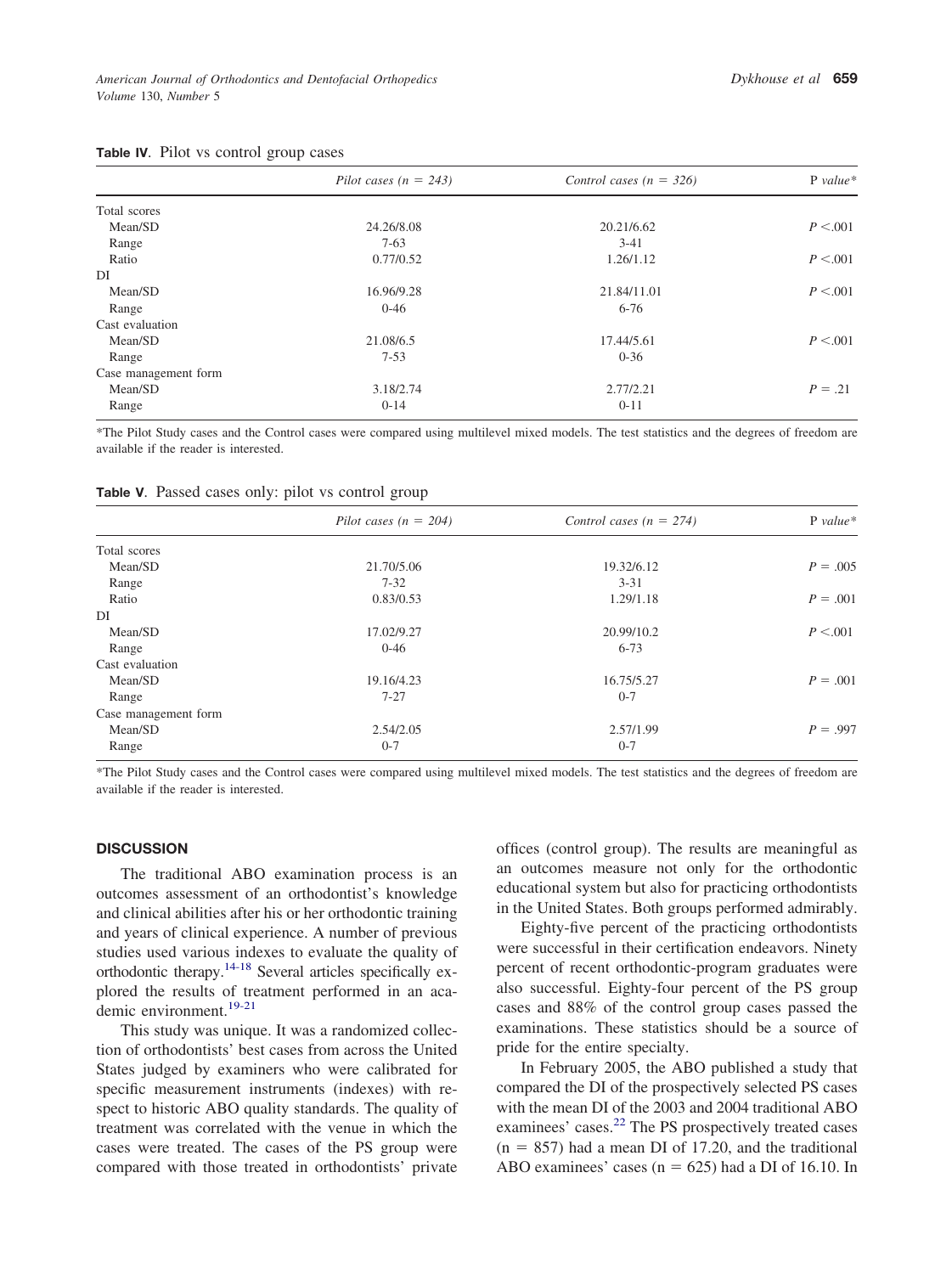contrast, our study's control group cases  $(n = 326)$  had a mean DI of 21.84 compared with the PS cases  $(n =$ 243) DI of 16.96 [\(Table](#page-3-0) IV). The 2 DI scores from this study were significantly different at  $P < .001$ . It should be obvious by comparing the DI mean from the 2 studies that the 2006 traditional examinees (control group) had a higher mean DI than their predecessors. The PS participants brought cases to the 2006 Clinical Examination that had a mean DI (16.96) almost identical to the mean DI (17.20) of the entire prospectively selected case population in the February 2005 report. The conclusion can therefore be made that the PS group cases had reasonable case complexity compared with both the control group and previous ABO examination cases.

The therapeutic outcome for each case can be measured by the total score (cast evaluation score plus the case management form score). Comparison of the mean total score of the PS cases (24.26) to the mean total score of the control group cases (20.21) showed a significant difference at  $P < .001$  [\(Table](#page-3-0) IV). Both total score means would satisfy ABO standards. The control group, representing experienced orthodontists, was only 4 points better on average than the recently graduated PS group. This difference was certainly expected and even welcomed. One would hope that greater clinical experience would improve treatment quality. Yet the 4-point difference decreased to a 2.38-point difference when only the successfully completed cases from each group were compared (means, 21.70 for completed cases from the PS group and 19.32 from the control group; [Table](#page-3-0) V).

Even though there was a statistically significant difference between the control group and the PS group, the differences were small. When the cast evaluation scores for the 2003 and 2004 ABO Clinical Examination (688 cases with a mean score of 15.47) were compared with the 2006 Control group (326 cases with a mean score of 17.44), there was only a 1.97-point difference. Statistically, this 2-point difference in the mean scores is still significantly different at  $P = .009$ . This would mean a significant difference between the mean CE scores for the traditional ABO examinees between various years of the examinations. Thus, when evaluating the statistics, the reader must understand the relationship between sample size and statistical power. The larger the sample size, other things being equal, the higher the power of the test, and the higher the probability of detecting significance.<sup>23</sup>

The difference in mean total scores for the passed cases between the PS group (large sample size of 204 cases) and the Control group (large sample size of 274 cases) can be considered small at 2.38 points. Because these cases all satisfy ABO standards, the summary statistics are interpreted to mean that orthodontic residents are capable of treating to ABO expectations.

An additional favorable observation of the PS group is the subjective opinions of the ABO examiners regarding the PS participants' performance on their oral examinations compared with traditional ABO examinees. Fifty-nine percent of the PS participants were perceived to perform as well in discussion of their presented cases as past examinees. Sixty-four of the PS participants were thought to perform as well as past examinees when discussing their examination cases. Most ABO examiners were pleasantly surprised by the overall knowledge and abilities of the young orthodontists as shown in examination discussion.

No comparisons were made between the 2 groups as to numbers of extraction cases or treatment durations. There was no prerequisite for the number of extraction cases required for display. The data for the PS group demonstrated that 41% of their cases involved extraction of teeth. The mean treatment time for the 244 PS cases was 24.67 months (SD, 4.8 months; range, 7-40 months); this compares favorably with previous studies on duration of orthodontic treatment. $24,25$ 

## **CONCLUSIONS**

The ABO collaborated with 15 orthodontic programs and established the Resident Clinical Outcomes Study to determine whether orthodontic residents can treat to ABO standards. This 4-year project concluded in February 2006 and provided an affirmative answer to that question. The results indicate that orthodontic residents can treat to ABO standards within the time frame of graduate orthodontic programs. The residents can present reasonably complex cases for examination, effectively treat these cases in acceptable treatment times, and discuss those cases with sufficient knowledge of the diagnoses and therapies performed.

This information will be used by the ABO to establish fair and appropriate criteria for the Initial Certification Examination. The ABO believes that the successful results of this extensive project provide positive affirmation of the high quality of education provided by our orthodontic educational system.

We thank the ABO central office staff and especially Prudy Yerkes for recording the data; Lingling Zhang, statistician with the Center for Statistical Consultation and Research, University of Michigan, for expert statistical analysis and advice; and Allen Moffitt for his organizational and administrative efforts during the project.

We also extend our gratitude to the chairpersons,